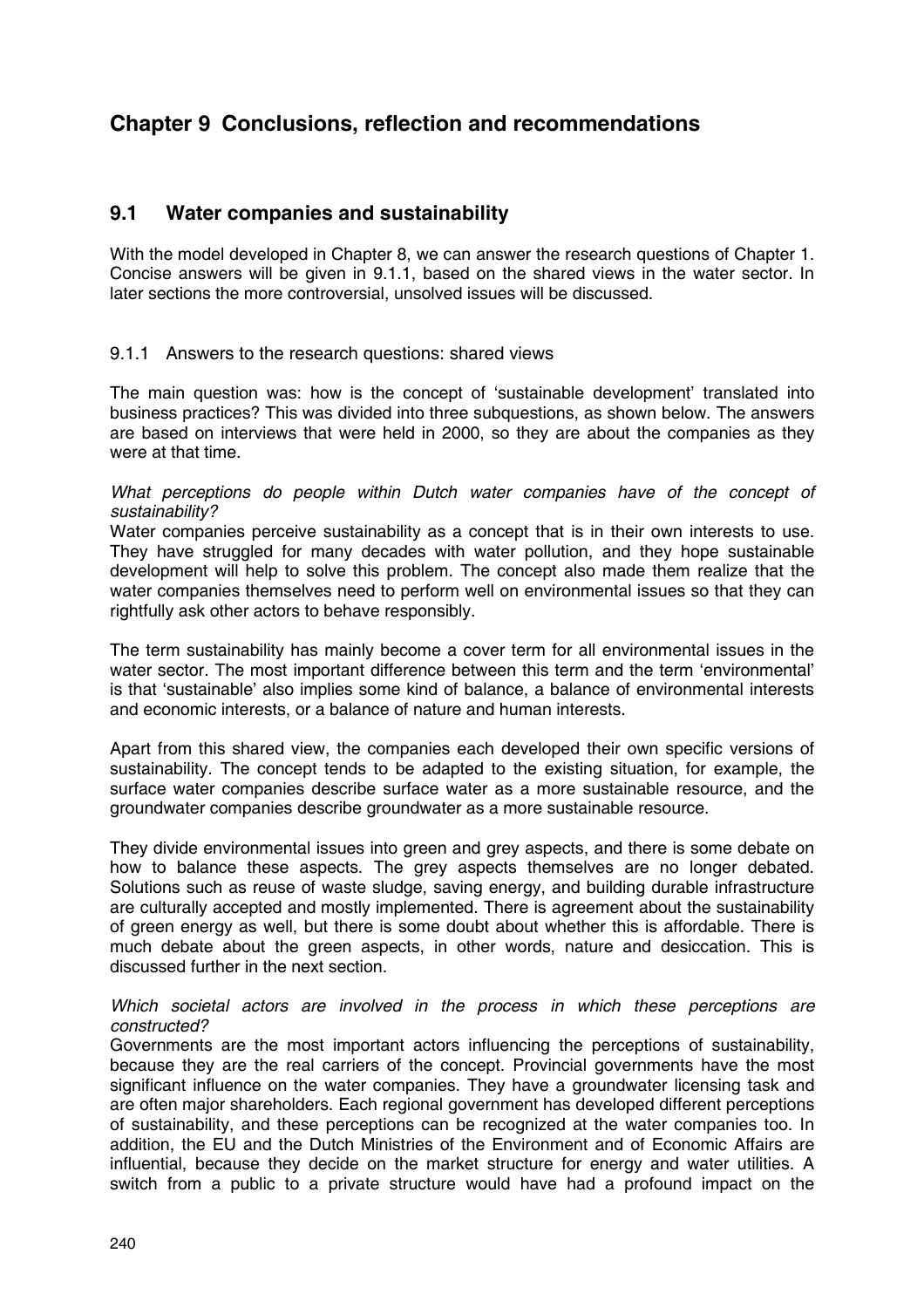strategies of the water companies, but in 1998, it was decided not to liberalize the water sector. The influence of other societal actors, such as large industrial customers, water boards, and nature organizations, differs in every case, giving the perceptions of sustainability of each company a special flavour.

#### *How do these perceptions influence company strategies and operations?*

The estimation at the beginning of the research, that the environmental pollution of their resources has raised the environmental awareness of water companies, was confirmed by the data. This awareness has been present in the sector for more than seventy years. As a consequence of this long experience the concept of sustainability did not lead to a strategic turnaround in any of these companies. They see most of their present processes as sufficiently sustainable, because they build durable infrastructure and because the Vewin Environmental Plan of 1990 has been implemented. The switch to industrial water at Delta and the switch to surface water at PWN were strategic turnarounds, which were later labeled as sustainable, but they occurred before the concept of sustainability was used (1980 at Delta, 1985 at PWN). Though two companies (WMO and Nuon) see sustainability as strategic, this did not imply restructuring of their primary processes. Nuon started to use green energy for water production in 1998, but this had no consequences for its production infrastructure. WMO started a stakeholder debate in 1997, and at the time of the interviews, it was still looking for consensus on what should be done.

Water companies invest in clean surface water through membership of their lobby organization RIWA. They also continue to develop sophisticated purification technologies. The newest technology, membrane filtration, gets 'anything' out of the water, so it no longer matters how much the river Rhine is polluted, or with what. These technologies are expensive, compared to the use of clean water resources. The water companies see clean resources as the most sustainable solution.

## 9.1.2 Responsibility for nature and desiccation

All four water companies acknowledge the synergies between nature reserves and drinking water:

- The protection against pollution provided by the status of a nature reserve, and the resulting quality of groundwater resources.
- A combined defense against other land use pressures such as housing, industry, or waste disposal.
- A combined lobby for clean surface water.

They also acknowledge the negative impact of drinking water production on nature, because of desiccation and surface water infiltration. The consequences of this relation are interpreted differently. They vary from the sponsoring of nature organizations to large financial investments in nature development and close cooperation with nature organizations in order to optimize the biodiversity of an area. This means that the responsibility they accept for this impact differs widely, with near-zero responsibility on the one hand, to total responsibility, on the other. Apparently, there is no consensus within the water sector on this issue.

The underlying cause of the different views of water companies may be, that they conceptualize 'nature' in different ways. Macnaghten and Urry (1998) describe the evolution of the concept 'nature' in European history. The ancient Greeks started the discourse with the creation of a singular and abstract object called 'nature', a name for the total variety of phenomena that surrounded them. Nature became separated from humanity, and this object was personified as a Goddess. In the Middle Ages, nature was seen as God's Creation, a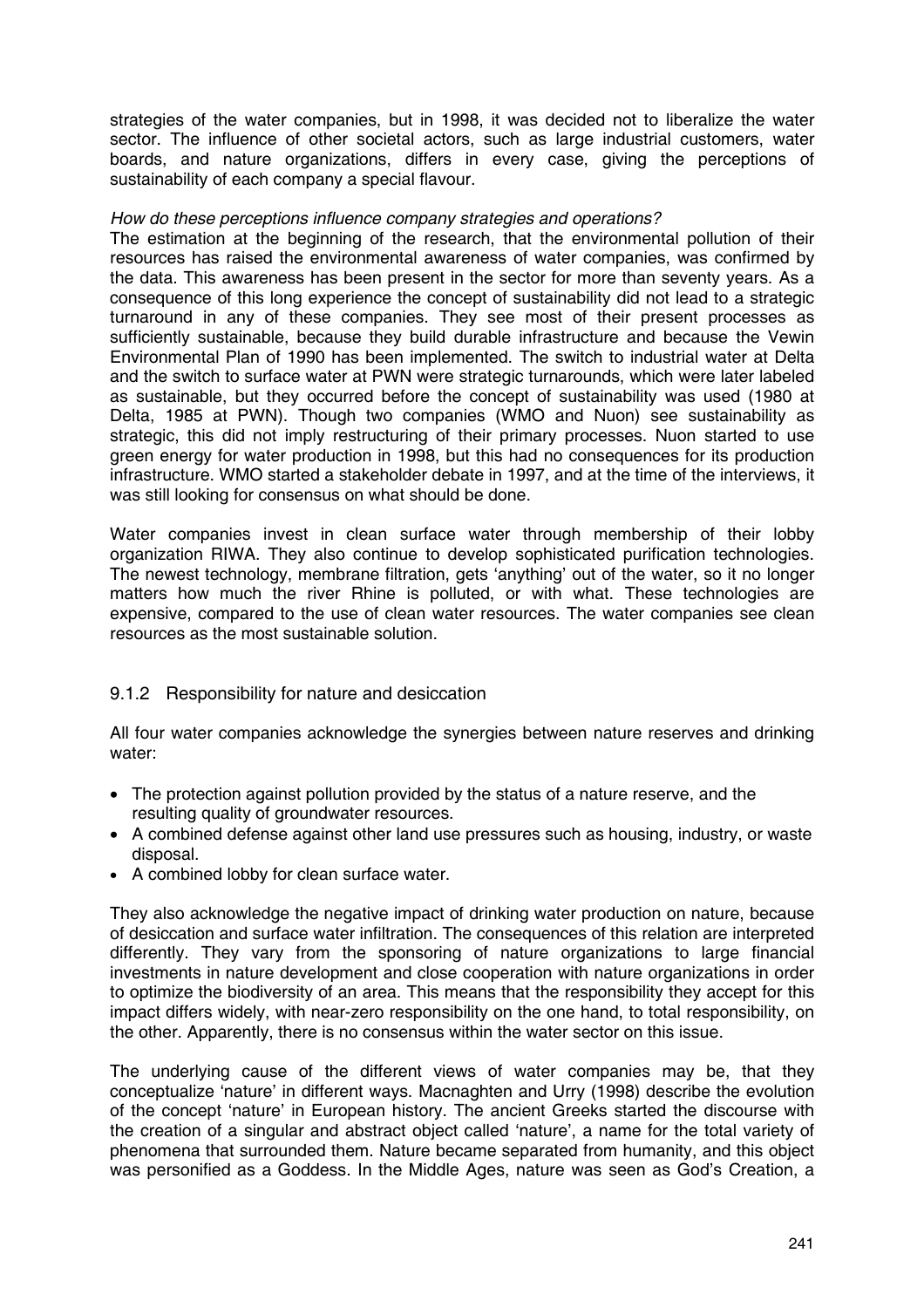spiritual body that communicated God's will to man. Nature had a natural, God-given order, that had to be respected.

In the sixteenth and seventeenth centuries, the Enlightenment took the myth out of nature: it was dead matter, a machine that was created by God. It could be understood through empirical research. Human domination was a natural step in the history of the earth, and the state of nature prior to human intervention was seen as poor and nasty. As a reaction to the enormous interference with nature that took place in the eighteenth century, Romantic ideas evolved. The Romantics described the pre-human state of nature as peaceful and cooperative, and the present, industrial developments as 'unnatural'. In the nineteenth century, the market was identified as a creator of prosperity and liberal democracy. The laws of the market were viewed as a specific set of natural laws, an 'invisible hand' that had to be respected. Humans were fundamentally different from other species, and nature was a hostile environment that had to be dominated. Romanticism did not react with a re-integration of humanity into nature, but with escapism. Nature was a spatial realm that existed outside industrial society. The first nature reserves were established in the USA: nature was regarded as wilderness, physically separated from the human world.

In the present time, Macnaghten and Urry signal several other conceptualisations<sup>7</sup>. One of them is a limiting nature: nature sets limits to what humans can achieve. Sustainable development is one of the discourses that uses this conceptualization, they state, because its project is "to identify ways to limit human activity so that economic and social development can proceed within the finite ecological capabilities of the planet". Their critique is that nature is not only limiting, but also enabling. To see the enabling aspects, the dichotomy of humans and nature needs to be abandoned.

However, as was described in Chapter 1, there are many versions of 'sustainability'. They fall into two large categories: those of weak and strong sustainability. Macnaghten and Urry seem to describe the strong, or nature-oriented view on sustainability. In this view, humans are part of a complex global ecosystem with objective, physical limits to which humans have to adapt. What these limits are needs to be researched, and from this, the maximal human population as well as the individual 'environmental space' can be deduced. In the case studies the 'strong' version of sustainability was found at several governments: the Ministry of VROM, provincial governments, and a water board, who all mentioned the theme of staying within the natural water system. The problems with this version of sustainability are that the limits of the natural system are often hard to calculate, and that it is unacceptable for most other societal actors.

The human-oriented view drops the limits, as Macnaghten and Urry suggest. However, in the human-oriented view no reintegration of humanity into nature is sought. Sustainability mainly concerns the accomodation of human needs, now and in the future. Nature is one of those human needs: for recreation, for ecological functions such as water purification, and for all other reasons humans can formulate.

The human-oriented view of sustainability seems to be a follow-up on the Enlightenment ideas, coined eco-modernism by Hajer (1995). According to this view, humans have no option other than to dominate, because this improves our lives enormously. It causes damage to nature, but if we operate in a more sophisticated way, total welfare is better. Björn Lomborg is an adherent of this view. He is probably right in his estimate that the situation of humanity on earth is improving. It's only destructive for species that cannot cope with human

 7 According to Macnaghten and Urry, a second contemporaray conceptualization is a threatened nature, for example, because of endangered species, exhaustible resources, or pollution. The third conceptualization is nature as a "realm of purity and moral power, to be enjoyed or worshipped". Examples are nature as a recreational space and the Gaia hypothesis of Lovelock.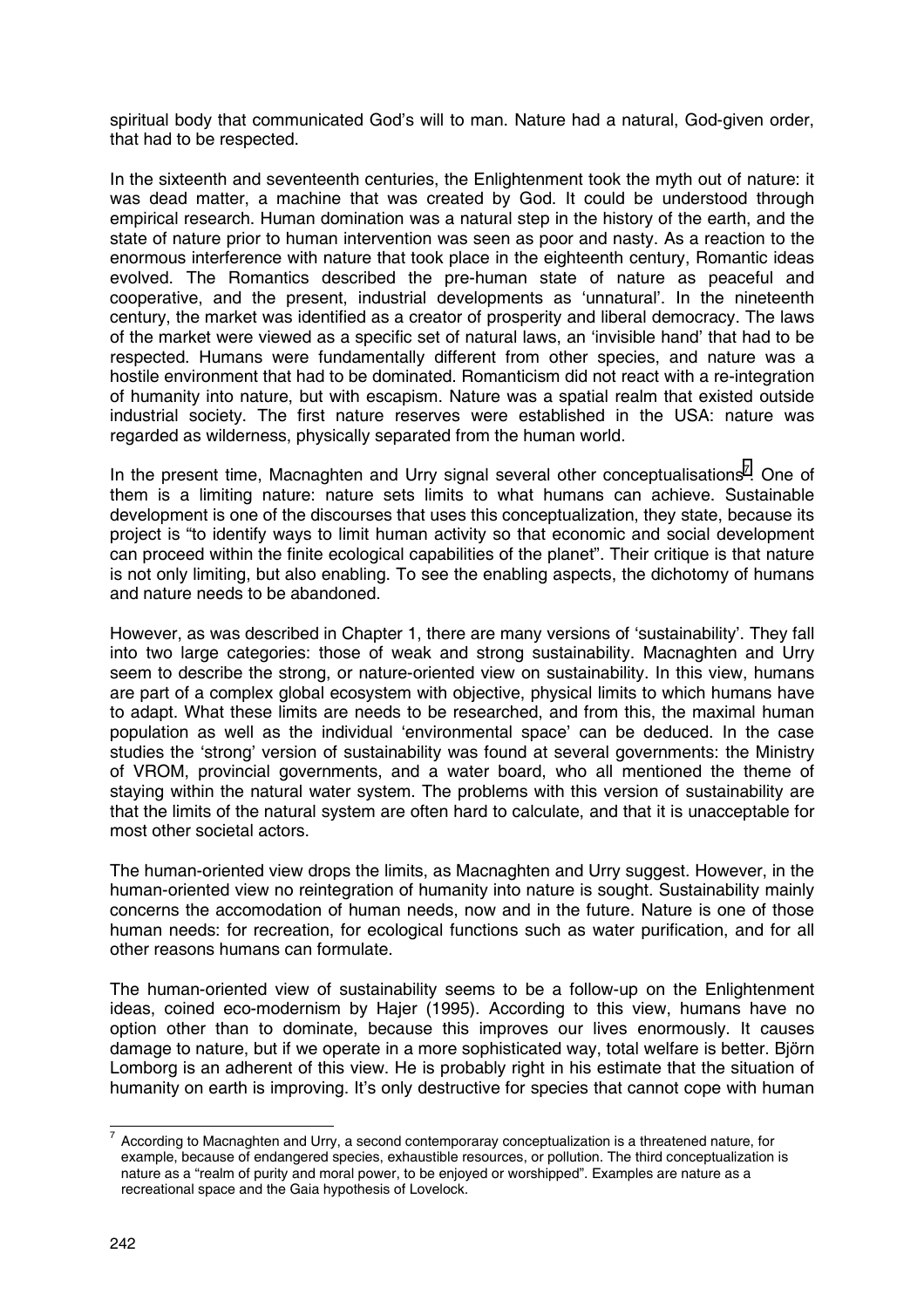influences. But this is not really a problem, because the human species is what really counts, according to the human-oriented view.

The weakness of the 'weak' approach to sustainability is that the economic and social aspects are likely to prevail when times are more difficult. This is shown in the case studies by the influence of the liberalization debate: sustainable activities are postponed or canceled. From the case material, it also seems that 'grey' issues, and especially those concerning an efficiency gain, are likely to be solved when this conceptialization is used. The 'green' aspects, such as nature and desiccation, are likely to remain unsolved. The voluntary character of the ecological aspect of the 'weak' form of sustainability gives the companies too little guidance on what to do. This vagueness also makes the negotiations with other societal actors difficult, as is shown in the WMO case. As Pezzey (1992) concludes, there is no guarantee that such an open process will eventually lead to a sustainable future: a real balance between the economic, social, and ecological aspects.

Neither the weak nor the strong version of sustainability seem to be a solution for the problems sustainable development was meant to solve. Maybe a third form of sustainability needs to develop, that bridges the human and the nature interests. As said, Macnaghten and Urry think it has something to do with emphasizing the enabling aspect of nature. Humans have to start seeing themselves as an integral part of nature again, instead of as being outside and above nature. An author and architect who goes a step further is Bill McDonough. He urges us to celebrate the abundance of nature, instead of seeing it as limiting (McDonough, 2000).

The ideas of Macnaghten and Urry, and of McDonough, seem to have been put into practice by PWN. It tries to find a balance between the interests of nature and the human interest of water production. A 'strong sustainability' option was demanded by the Foundation for Dune Conservation, namely, to move all water production out of the dunes. This would have emphasized the limiting character of nature. Instead, PWN combines human and nature goals and tries to improve them both continuously. It trusts that this is possible and is surprised at what it has managed to achieve so far. This could be a new, more promising model for the interaction of humans and nature.

## 9.1.3 Groundwater or surface water

An important dilemma that surfaced in this research was the choice between surface water and groundwater. Because the companies use the resources, available within a region, serve this region, and are steered mainly by regional actors, company views are defined by a regional context. This is why different companies come to different conclusions.

The view that surface water is more sustainable, is supported by actors at the national level. This argumentation has been picked up by PWN and Delta. It is based on the Dutch water balance (see Table 1.1 in Chapter 1). Does it apply to every part of the Netherlands? According to a respondent from Delta, both groundwater and surface water can be sustainable resources, as long as the extractions remain within their recharge rates. The recharge rate has been calculated in Delta's and PWN's vulnerable seashore regions. The data indicate that both Nuon and WMO collected hydrological information. Such information is often collected for only one extraction site. There seems to be no overall calculation of the recharge rate of the larger hydrological systems. WMO and Nuon are working with complex hydrological systems, compared to the small, isolated systems in the dunes. This makes it harder to calculate the carrying capacity. Here lies an important task for hydrological science: to strive for an aggregate level of knowledge that matches the physical water systems.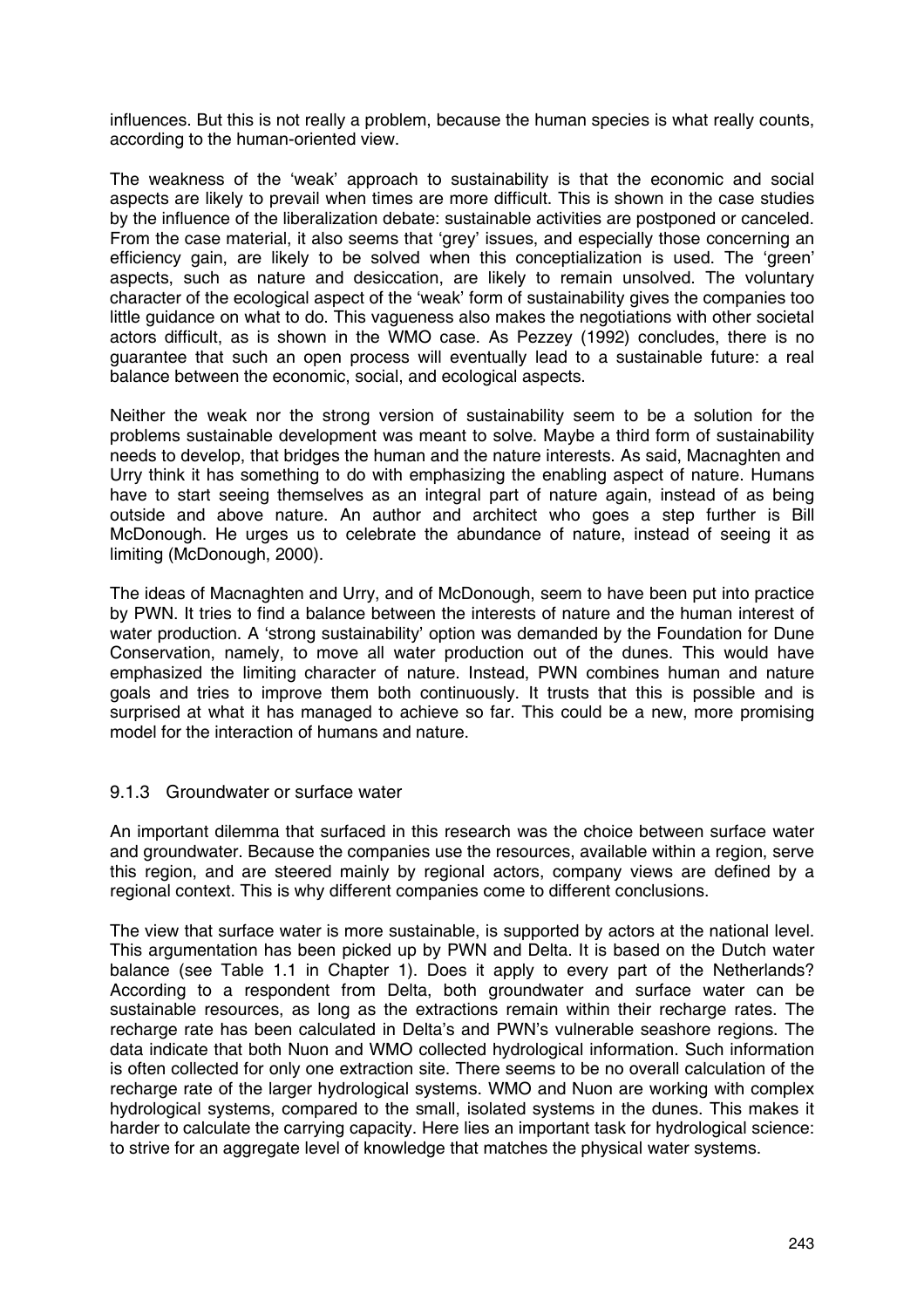The main complicating factor is that water companies are not the only ones who interfere with the groundwater system. Estimates were made that water board drainage on behalf of agriculture causes 60% of the desiccation problems. Only 20% is related to drinking water production and 20% to drainage for other purposes. These impacts are part of the context in which WMO and Nuon are working. The respondents from WMO were quite explicit about this, and so was a respondent from PWN in speaking about an extraction further inland, in 't Gooi: 'If these other human practices are changed to restore water systems, we'll cooperate, but if we are the only ones who have to sacrifice our interests, it won't solve the problems. Our customers will get water of a worse quality, and the good water will be pumped towards the sea by the water boards.' Solution of the desiccation problems would be in the interest of water companies, because they would then have more resources. However, they lack the power to change the Dutch water management in this direction.

Groundwater companies are proud of their product, and it is valued highly by their customers. With surface water, achieving a high quality is more difficult, especially using the chemical purification methods. By using the methods of infiltration in the dunes, the quality comes near to natural groundwater quality. By using infiltration in higher areas in Netherlands, the quality difference could, in principle, be solved. This may require a lot of space in nature reserves that is not available. It would also be expensive, but not more expensive than PWN's drinking water. PWN customers still see the price as acceptable, so why not the governments that represent the citizens in the higher areas of the Netherlands? This is a matter of economic choice.

Another difference between groundwater and surface water is the low energy impact of groundwater use compared to surface water use. At the same time, surface water use means less desiccation. In the benchmark, PWN turned out to be the worst performer, and Nuon the best. Most respondents ascribed this to overweighting of the energy aspects, and under-weighting of the desiccation and nature effects. How should this weighting problem be solved? This is a profound problem that pervades all sustainability debates. One solution may be that water companies work seriously on both of these problems.

## 9.1.4 The effect of liberalization on sustainability

Economic questions related to sustainability are framed in different ways. WMO sees the economic component as inherent to sustainability: 'If it is not financially healthy, it is not sustainable'. The other three companies see sustainability as mostly environmental and maybe also social. Either way, the question is how to balance social and environmental interests with economic interests. At the macro-level, the framework is the public-private dilemma: should water companies function in a governmental or in a commercial structure?

At the heart of these views lies the question of allocation of resources: how should resources be spent to achieve the highest welfare level? Is it better to use cheap groundwater or should money be spent on surface water purification to spare nature from desiccation? Can dunes be used for infiltration or should an expensive membrane facility be built? Then it must be decided, which market structure is best to achieve the political goals: is a free market, a not so free market, or a governmental monopoly the best option to safeguard a low price, or nature conservation, or consumer demands?

If companies are in a monopoly position, drivers for higher costs become more important. Well-paid people work enthusiastically to produce a high quality infrastructure and a high quality product. Monopolistic companies are controlled by external actors, provincial governments and municipalities, who have a non-commercial set of norms. To them, all political goals are more important than money. The PWN case gives us a good insight into how a purely governmental ethic leads to rising costs. A politician is not supposed to make a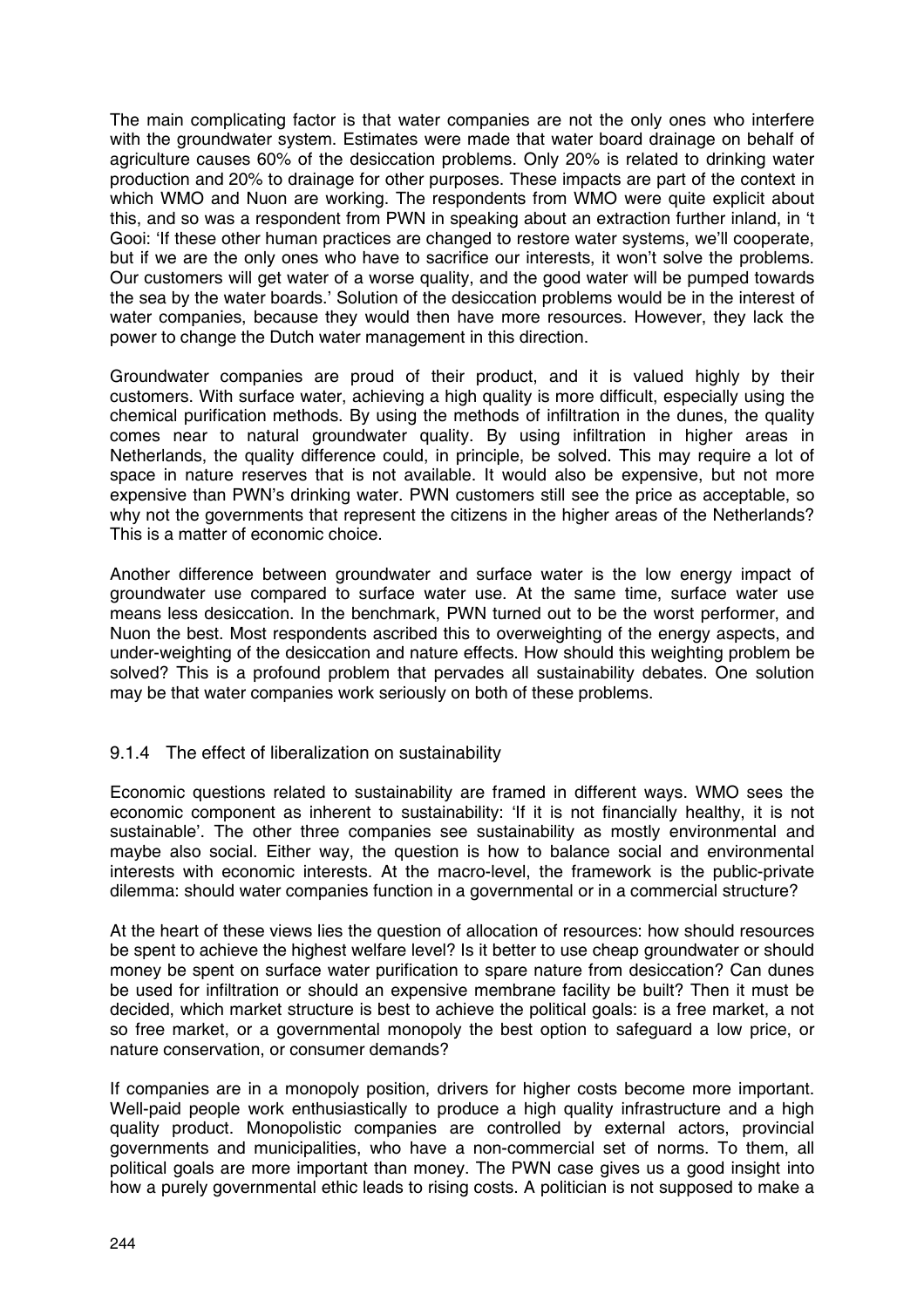profit, but to defend the public interest. If a politician makes a statement that something is important, then money has to be found, and not the other way round. Secondly, a riskavoiding culture among government officials causes them to choose the safest solutions, regardless of costs.

Empirical results show that drivers for low costs are also present, both within companies and among societal actors (see Figure 9.1). Company goals have an economic character: to invest sensibly and gradually, to keep customers, and in general, to have a healthy business. Political goals are a low price, a high product quality, security of supply, and protecting nature and the environment. The combination of drivers is in a sort of balance, with a slowly rising price as a result. Compared to other countries, the average price of water in the Netherlands is high (Dijkgraaf, 1997), but the price/quality ratio is generally regarded as acceptable by the Dutch public (NIPO, 1999).

| Company goals                                                                                          | External actors' goals       |
|--------------------------------------------------------------------------------------------------------|------------------------------|
| to invest sensibly                                                                                     | a low price for citizens     |
| lower costs   to keep customers                                                                        |                              |
| to have a healthy business                                                                             |                              |
| to innovate                                                                                            | product quality              |
| higher costs $\begin{vmatrix} 1 & 0 & 0 \\ 0 & 0 & 0 \\ 0 & 0 & 0 \end{vmatrix}$ to have high salaries | security of supply           |
|                                                                                                        | protection of nature and the |
|                                                                                                        | environment                  |

 *Figure 9.1: Matrix of drivers for lower and higher costs*

Societal interests are imposed on the companies by external actors, such as governmental agencies and customers. These actors often do not consider the costs of a request right away, either because their moral rule says money is not as important as this specific request, or because they lack knowledge of operational consequences. The companies have to develop the technologies and work out the financial consequences. After a period of debate, workable solutions emerge, and then the water companies get permission to invest. Once the investments are made, the company internalizes the societal goal. This happened with product quality. At PWN, the societal goal of nature development has been internalized in a similar way.

The issue of balancing financial and quality interests has been present in the sector since the beginning. The liberalization issue sharpened the intensity of this debate. Liberalization is often presented as a form of progress. But if we consider history, it looks more like a cyclical process. The municipality of Den Helder started a company in 1856, which was privatised in 1876. It was bought back by the municipality in 1901, because the municipality was not happy with its performance.

In about 1995, a debate started about liberalization of the water sector. In 1998, the Ministry of the Environment decided not to liberalize the water sector, using sustainability as one of its main arguments ("to allow the water companies to take care of their environment in a sustainable way"). The pro-monopoly companies argue that their market position allows them to behave responsibly. The data indicate that a pro-liberalization company (Delta) and a promonopoly company (WMO) can behave in a comparable way as regards sustainability issues, namely, always judging options using a financial cost-benefit analysis and trying to avoid all costly solutions. They behave in this way because of the liberalization debate. Delta wants liberalization to happen, and WMO thinks it will happen anyway, so they both anticipate by adopting a more commercial strategy.

The liberalization debate introduced a dynamic of its own to the drinking water sector, which may have begun to reduce governmental control. Companies have become less willing to invest in risky or unrewarding projects. They have started to worry about their solvability and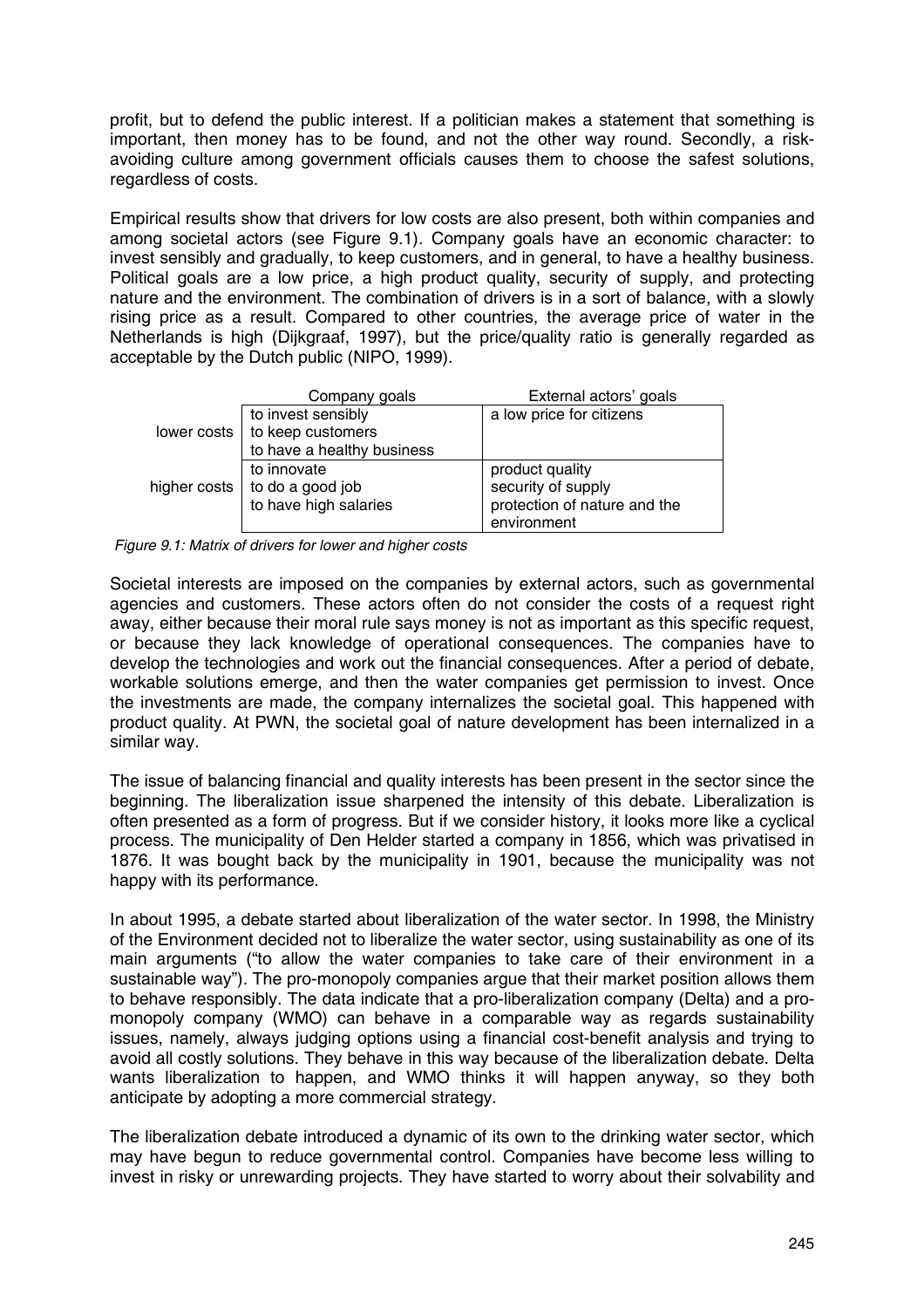are using their financial results to increase their bank accounts. They postpone activities that would lead to a higher price.

The result of liberalization for sustainability would be, that commercially viable options such as small-scale membrane filtration, cascading, and water recycling for large industries would have a good chance of being developed. Measures that cost money but offer no return, such as switching from groundwater to surface water, or nature-friendly management of infiltration areas, would be avoided.

Liberalization of the water sector would lead to the externalization of measures which cost money. It would not be possible to counteract the externalization process by regulation, because this would result in an antagonistic relationship between companies and government, instead of constructive bargaining. Economic instruments, such as subsidies and taxes, would lead to superficial compliance with governmental goals, which would fall apart when the economic instrument was withdrawn. The small customers can not steer either, because they are totally dependent on their water company. When they disagree with the choices of the water company, a boycott like that of Shell's Brent Spar is unlikely. On the contrary, consumers *spilled* water on a large scale during a drought in Yorkshire, to bother the water company they disliked (Bakker, 2000).

Another effect of the liberalization debate is the reduction of available information. Nuon and Delta strive for a more business-like relationship with their shareholders. Nuon has stopped sharing operational knowledge with the shareholders. Delta has minimized investment in collective research because it wants to be the single owner of a new technology. Delta also chose not to cooperate in the Vewin benchmark. Most likely, the reduced openness will have an adverse effect on sustainable development, because innovation is no longer a combined effort, and it will become harder for other actors to judge water company performance.

Liberalization would also lead to a national or European orientation, which in turn would lead to neglect of regional relations. Because provincial governments and water boards are essential for water resource policy, a national or European focus may lead indirectly to neglect of local resources.

The observed relation between economy and nature is especially interesting. Does exploitation of nature provide us with cheap resources, and does protection of nature always lead to extra costs? Is nature, therefore, incompatible with the market mechanism? Or is this a temporary social construction and are there more creative ways to support our lifestyle?

# 9.1.5 What about water saving?

Water saving is not a priority at water companies, but it is important enough to mention in our conclusions. From the viewpoint of an LCA researcher, water saving is one of the most obvious ways to achieve sustainability: less material and energy use per functional unit is better than more material and energy use. How did the respondents look at it?

The historical material shows that all water companies were motivated to promote water saving around 1990, because restricted governmental groundwater policy made it more and more difficult to keep up with the growing demand. In 2000, when the interviews were held, water saving was still popular among governmental respondents, but not among respondents from the water companies. Many did not mention it at all, others mentioned it as controversial because it adversely affects company income. One company decided to stop all water saving promotion (WMO), another lowered it to a level just acceptable to its shareholders (Delta), and one continued even though there was some internal disagreement about it (PWN).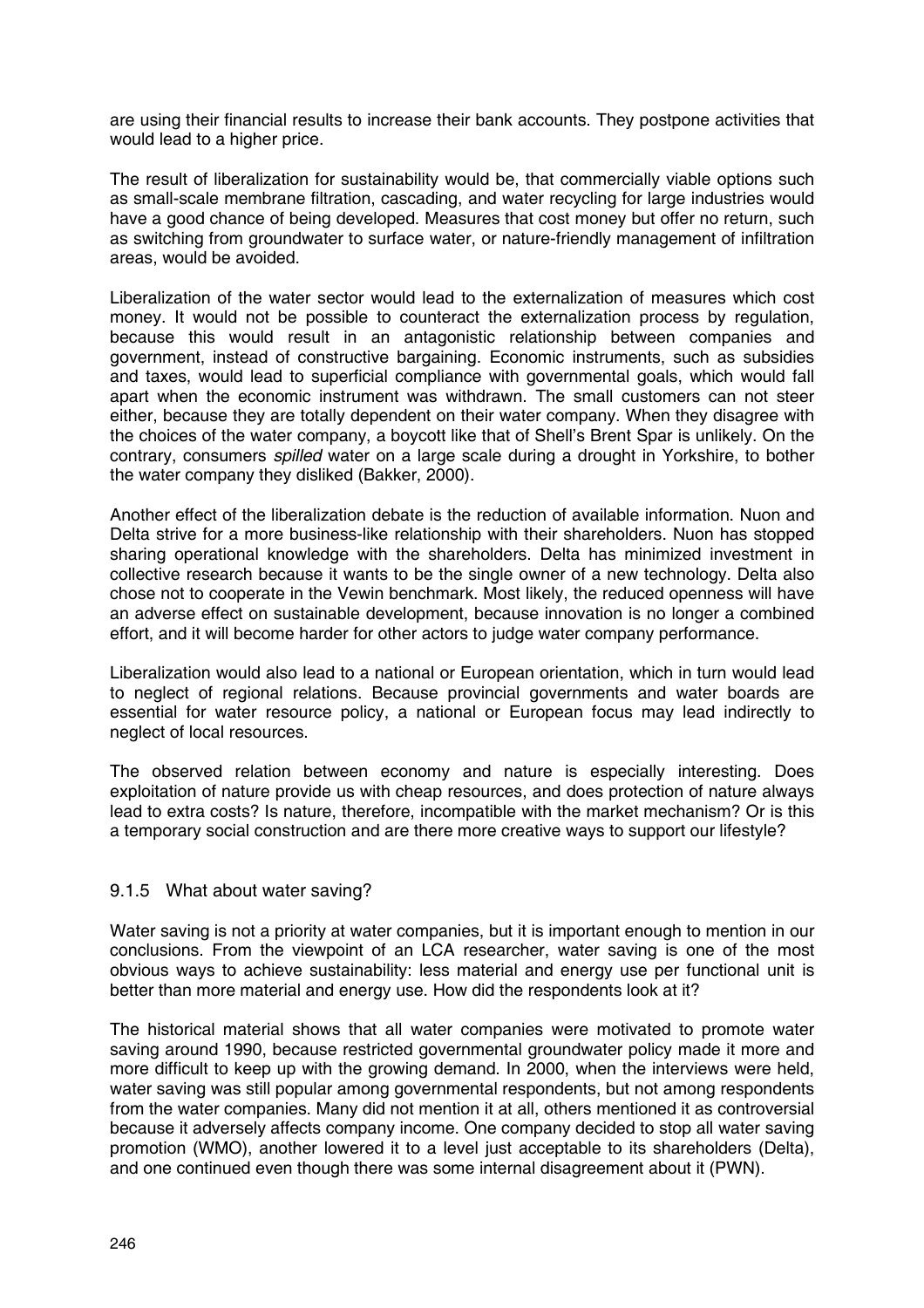Two things happened between 1990 and 2000. Firstly, the demand for drinking water leveled off. No one had expected this much success from the saving campaigns. The consequences for the companies themselves became clear: no growth meant less investments, less innovation and less interesting jobs. This was shocking experience for the companies, which had been on a fast growth curve since the nineteen thirties. For groundwater companies, the additional market loss, owing to the farmers who started their own wells, even led to a shrinking market. The companies were designed to accomodate growth: each company has a special department for new projects, a planning cycle looked ten or twenty years ahead, and so on. Suddenly, all of this had to change.

The second event was the liberalization debate. Growth is a must on a commercial market, so this made the stabilization of demand extra worrisome. A saturated or shrinking market would weaken the companies, and with their low solvability, they were likely to become targets for take-overs by half-interested financial giants from far away. The liberalization debate made it less attractive to follow governmental orders. Therefore, water saving went overboard.

Water companies cannot be expected to promote water saving beyond the point of stabilized demand, because it is against their direct interests. It could be picked up by other actors, for whom water saving does have advantages: consumers, governments, and NGOs. It may be asked if further water saving is really necessary in a country with sufficient water resources. Why not enjoy the abundance of nature? Sustainability does not have to be synonymous with ascetism. Besides, water use is related to health and hygiene. On the other hand, an average daily use of 130 liters per person per day can be considered luxurious (see Table 9.1) and it is likely that this can be reduced to a lower level without affecting the standards of health and hygiene. The NIPO survey, for example, indicated that the group of most conscious water savers used only 120 liters per person per day on average (see Table 9.2).

|                          | Number of liters per day | %    |
|--------------------------|--------------------------|------|
| Bath                     | 6.7                      | 5    |
| Shower                   | 39.7                     | 31   |
| Washstand                | 5.1                      | 4    |
| Toilet flushing          | 36.2                     | 28   |
| Clothes washing, hand    | 2.1                      | 2    |
| Clothes washing, machine | 23.2                     | 18   |
| Dish washing, hand       | 3.8                      | З    |
| Dish washing, machine    | 1.9                      |      |
| Food preparation         | 1.7                      |      |
| Other                    | 7.6                      | 6    |
| Total                    | 127.9                    | 100% |

*Table 9.1: Main uses of water within households in 1998 (Source: NIPO, 1999)*

| Table 9.2: Self-reported behavior of consumers (Source: NIPO, 1999) |  |  |
|---------------------------------------------------------------------|--|--|
|---------------------------------------------------------------------|--|--|

| Behavior:          | Average number of liters per person per day |
|--------------------|---------------------------------------------|
| Verv careful       | 120.5                                       |
| Not really careful | 131.5                                       |
| Not at all careful | 160.2                                       |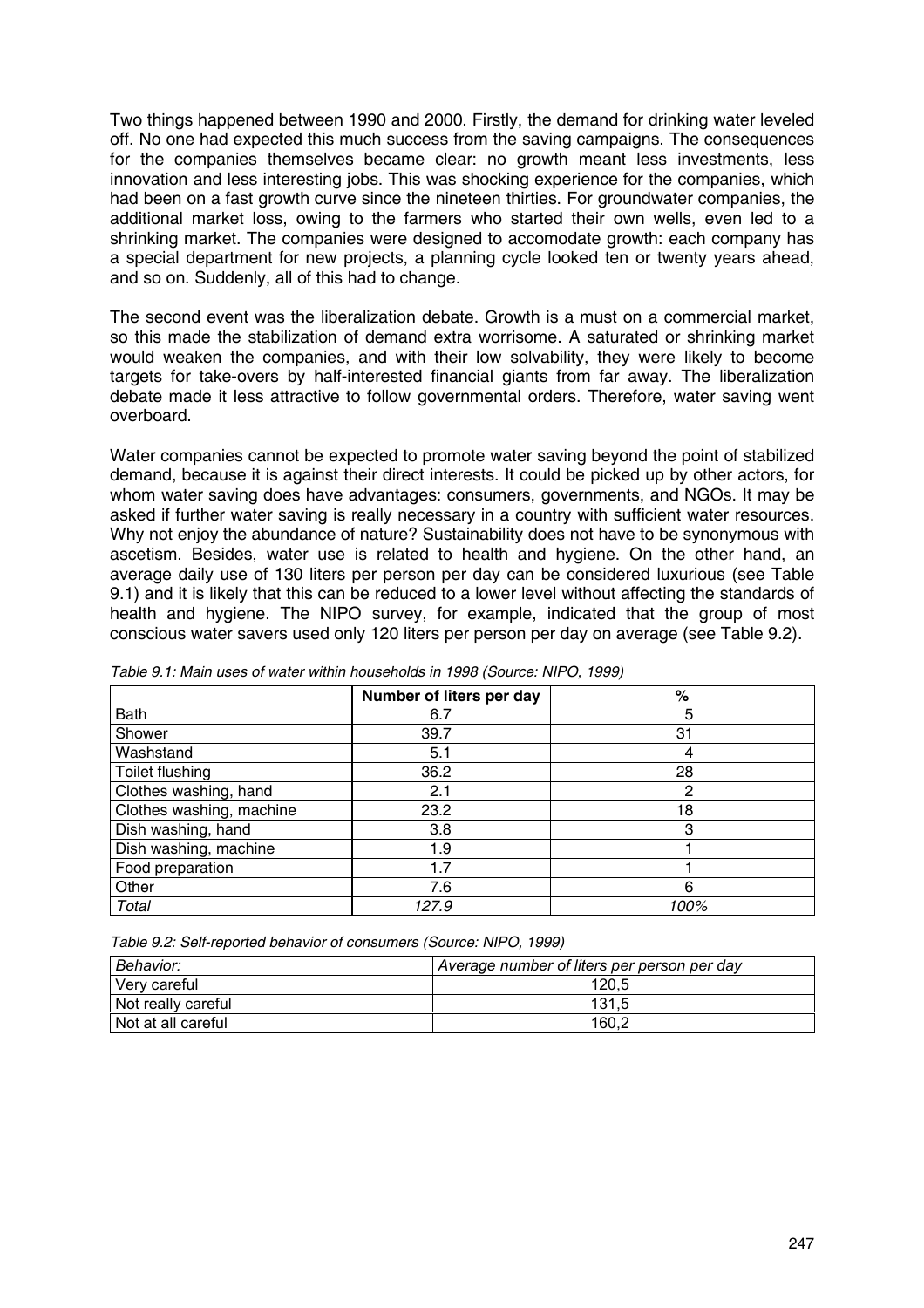# **9.2 The social construction of sustainability**

The findings of this research have a number of implications for the concept of sustainable development. Firstly, conclusions can be drawn concerning the general meanings of sustainability and how they may develop in the future. Secondly, the findings provide information on the translation of sustainability ideas into practice. Thirdly, we need to find a way to deal with the differences in opinion on sustainability, and the findings provide some clues as to how this can be done. In the following three subsections, these implications are discussed in more detail.

# 9.2.1 Processing a concept: Meanings in the course of time

Although the Brundtland report was a best-seller, most of the respondents in this research probably never looked at it. The book was first used by a group of governmental actors. They adopted the term 'sustainability', because it seemed to match the goals they already had. They interpreted it within their own frameworks and tried to influence other actors by word of mouth and by policy documents. The water companies were open to this appeal, because it seemed to be in their interest. They, in turn, gave the concept their own cultural meanings.

The concept of 'sustainable development' entered a society that was already overwhelmed with meanings, actors, activities, and coalitions, and was given these existing meanings. For example, for most respondents in this research 'sustainable' is a label for all issues and activities previously labelled as 'environmental'. This is not entirely beside the point, because the concept of sustainability is related to the environmental debate. To understand its meanings, we have to go back in time.

The phrase 'environmental crisis' was first used in the nineteen sixties, to make society aware of its dependence on the natural environment. Separate problems like pollution of water and air had been described since the Middle Ages, but had never before been labelled under one heading. This label was intended to signal that there was a pattern: humans were systematically destroying the environment on which they depended. This notion sank in slowly, starting with environmental groups, and later, governments, some farmers and companies, and finally, the large political parties.

The environmental reform of society was difficult. One of the reasons for this was that 'environmental' was generally seen as opposed to 'economic'. Environmentalists blamed the 'capitalist system' and the paradigm of economic growth for the problems. They envisioned a fundamental reform of society. This revolutionary point of view was unacceptable to the rest of society, and environmentalists were marginalized as unrealistic dreamers.

Meanwhile, the environmental problems persisted, so the search for a new, more attractive conceptualization began. The United Nations participated in this search. It had a global view and sought to solve the combined problems of poverty and environmental degradation. In 1987, the Brundtland Commission came up with the concept of sustainable development. The concept included social and economic aspects as well as ecological aspects. The main social aspect the Brundtland commission had in mind was a shared responsibility for the poor. The economic aspect meant that the process of change was supposed to happen within the existing market paradigm.

Another new notion was that this was a gradual process, not a sudden change or revolution. Hence, the term '*development*'. It was a search, a process of trial and error, an ongoing debate. There was no description of an imaginary end goal or utopia: who could predict the needs of future generations? By defining the concept of sustainability in this way, it was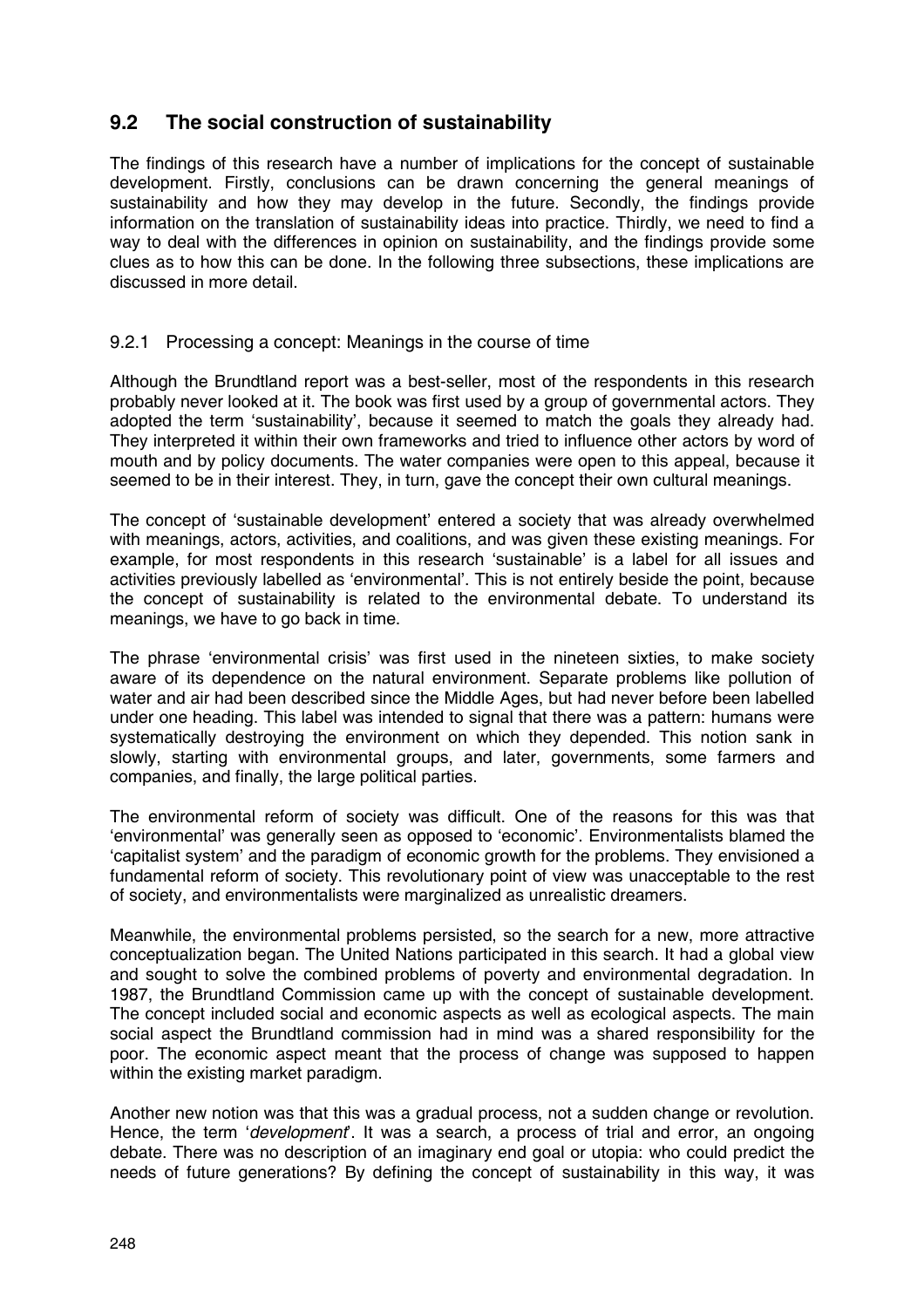given an optimistic, reassuring and even soothing character. The term helped greatly in creating a new consensus about environmental problems (Hajer 1995 p1).

The Brundtland Commission had tried to settle the controversy on economic growth by including it in the concept, but this did not silence the debate. Two 'schools' of sustainability developed: 'weak' and 'strong' sustainability. The 'weak', or human-oriented school remained close to the original conceptualization of the Brundtland report. In this school, economic growth was allowed, human interests had priority, and nature and the environment had to be spared as much as possible. This is the view that is found at three of the four water companies: Delta, WMO, and Nuon. This is understandable, because water companies have a human-oriented task: to provide the public with drinking water. At PWN, a new way of dealing with the human-nature relationship has developed, as was already argued in 9.1.2.

## 9.2.2 From consensus to action and back

The result of the research shows that there are processes in which the concept of 'sustainability' is or is not put into practice. The first requirement for this is consensus on what needs to be done. At three of the companies (PWN, WMO and Delta), there was consensus about the meaning of sustainability. Several companies had also achieved a state of consensus with some of their most important network partners (PWN and Delta). At least three conditions for achieving such consensus emerge:

- There must be a structural relation between people, such as being involved in a project together, or a power relation. Otherwise, a difference in opinion leads to a loss of contact, as seems to be the case between Delta and the water boards of Zeeland.
- There must be an ongoing debate about sustainability. If organization members only discuss other issues such as price or product quality, individuals will form personal views on sustainability, but their opinions will not converge.
- The sustainability debate must be related to practical problems, or actual projects, that force participants to discuss all aspects of issues, until the point of realization (and after). At the abstract level, consensus on sustainability is easy, but everyone can still have different end goals in mind. Once these goals have to be realized, the different value systems surface, and partners are forced to debate.

From the four cases, we discovered that some other things are needed in a company to make the switch from talking to doing:

- a management vision, drive, and/or wish to innovate, to be the first or the best;
- cooperative research and development, combining forces inside as well as outside the company;
- a technological attitude in order to translate a problem into a possible solution;
- communicative capacities to defend or 'sell' innovations to governments and other network partners, and to win their trust;
- a societal mandate to act: the task to realize solutions;
- financial resources to invest in new infrastructure.

In the process of putting sustainability ideas into practice, the ideas are confronted with reality. This creates a feedback loop and causes the ideas about sustainability to be refined. Such an experimental phase also includes failures, an example of which is household water. A failure is more constructive than doing nothing, because it makes clear to all that the solution is not viable.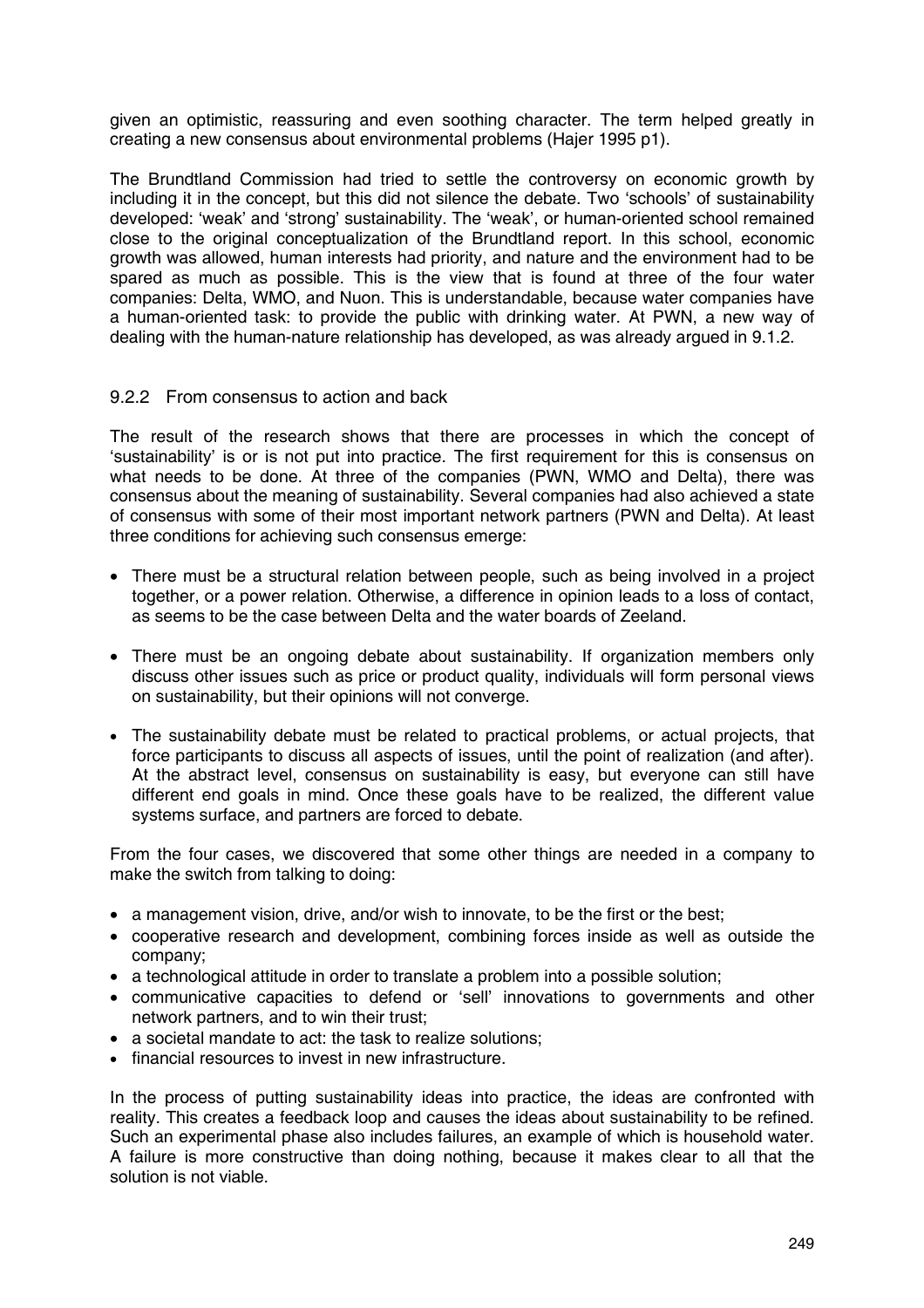The term sustainability is not only a mobilizing concept, but also a *selling* concept. Once a decision is made, a plan written, or a facility built, it can be recommended, defended, and explained by using the term sustainability. If an effort to innovate is successful, this becomes a very powerful part of the debate. It can be used by other actors as a convincing argument. In some cases this happened even with infrastructure that was built a decade before the term 'sustainability' appeared in the Brundtland report. Because the term is generally embraced, it has a power of its own in a debate. This strategic use of the term is unavoidable. At the same time, it will lead to degradation of the term, because now literally anything that can be seen as desirable can be labelled as 'sustainable'.

In sum, the term sustainability is used in debate to

- steer, influence
- negotiate, communicate
- analyze, weigh, decide
- justify, sell

Working with the concept of sustainability is not easy. It touches upon the most basic problems of humanity: our lack of knowledge about the natural environment, our diverging opinions on the quality of peoples' lives and on nature, our limited ability to communicate across cultures, and our doubtful ability to share resources with other people, let alone other species. If we run into problems of this magnitude because of using the concept of sustainability, one of the possibilities is to throw the term overboard: "Ah well, it's just another fashionable term. We'd better move on to more concrete terms, such as desiccation and climate change."

The term is especially likely to be abandoned if people are not aware of the *process* aspect of sustainability. Whereas the 'future generations' phrase is well known, the process definition of Brundtland is not. According to the social construction literature, this process is longer than the Brundtland commission may have suspected: not one generation (25 years), but probably two or three will be needed to arrive at a societal consensus about sustainability. In comparison, the period between the first cholera epidemic in 1832 and the final discovery of the cause in 1883 was about fifty years (see Chapter 3). The debate that began with the arrival of Columbus on the coast of the Americas in 1492 and ended with the societal consensus that this was a new continent and not India, lasted fifty years (Sismondo, 1993). The period between the development of the very first prototype of a bicycle and the final version of 1880 that contained all the main elements, also lasted about 50 years (not counting Leonardo da Vinci's drawings) (Bijker, 1987).

It remains uncertain whether the issue of sustainability can stay on the agenda for the long period that may be needed. We already saw how the concept was overruled by the liberalization debate in the water companies. This effect is described by Dryzek (1997 p 136): "the ten years which have seen sustainable development establish itself as the leading transnational discourse of environmental concern have seen very little (...) of the wholesale movements (...) which its advocates regard as imperative. Those same ten years have seen a more effective global movement in a very different direction (...) Free trade, capital mobility, and governments all over the world committed to market liberalization and ordinary (unsustainable) economic growth (...) no real battle has been fought. But even if combat were to be engaged, sustainable development would surely still lose against these massive structural forces and powerful institutions now directing the global economy."

Sustainability is an issue with a slow character, without a deadline. It has been superseded by the liberalization debate, which is considered a matter of survival. Therefore, the liberalization issue can bring discussion on a slow issue to a halt before any consensus is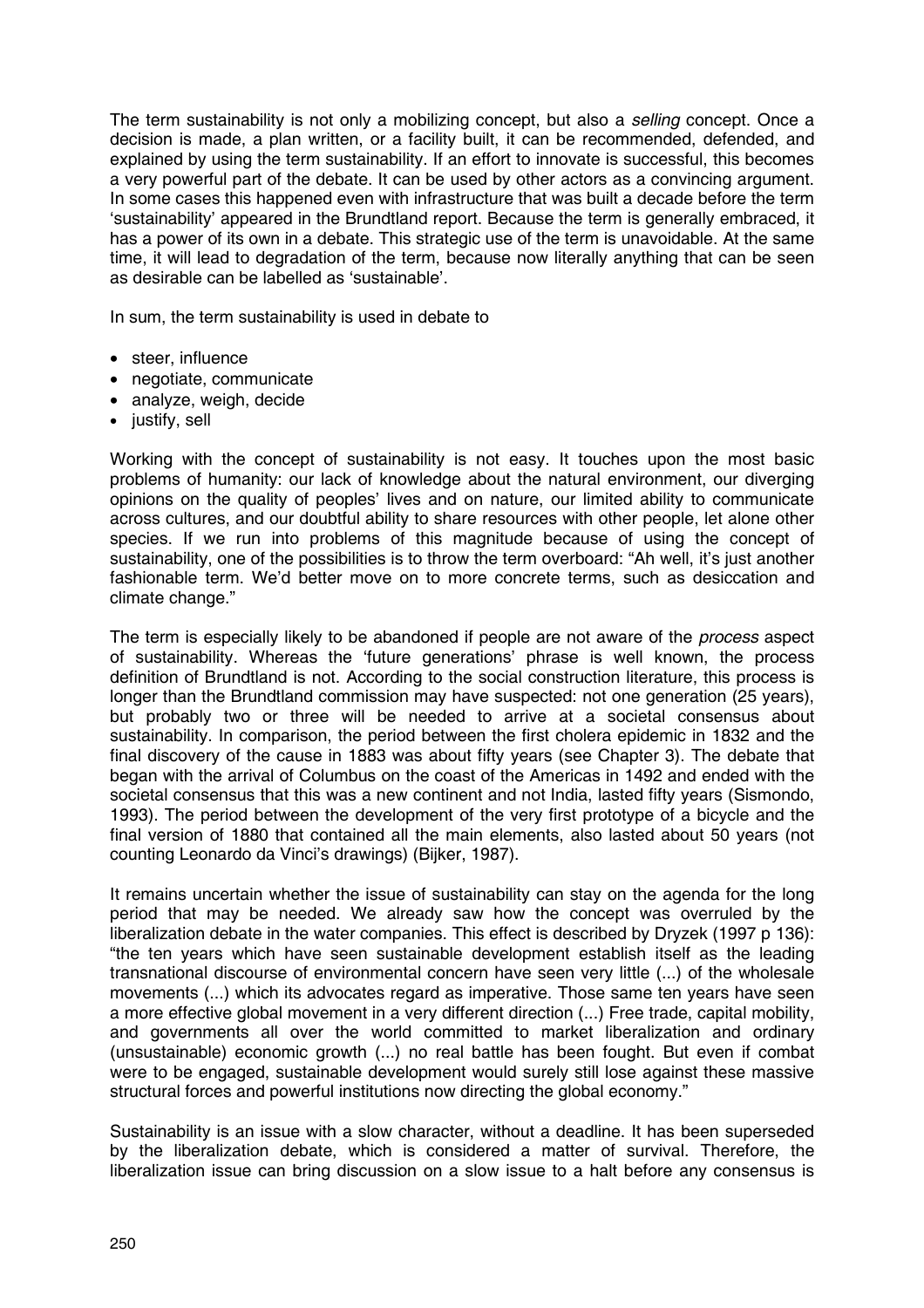reached. Sustainability will only stay on the agenda if societal actors keep it there. Sustainability is in accordance with the general mission of governments, namely, to find compromises between the goals of all other societal actors. They are the most likely actors to keep the debate alive.

## 9.2.3 The continuing story of divergence and consensus

In the conclusions until now, the development of a more acceptable model of sustainability was proposed, and it was stressed that consensus is necessary in order to put sustainability into practice. This may lead to the false impression that sustainability is all about consensus. The case studies show that expressing different opinions is equally important. Sustainability has a broad and multifunctional meaning, and every organization and person needs to apply it to his or her own situation. In this process, people use their own frameworks of views of reality, and because the frameworks differ, everyone comes to different conclusions. This is clearly illustrated by the case studies, in which four companies with the same end product, within the same legal framework, come to four different conclusions about what is sustainable, for understandable reasons.

A first reason for a divergence in the opinions on sustainability is that the physical circumstances of the companies are different. Though they function within the same legal framework, and though they share knowledge and technology on a regular basis, they have different problems to solve. It is logical that this leads to different views of what needs to be done. In general, the conceptualization of sustainability should allow people to adapt it to local circumstances. Unthoughtful implementation of sustainability rules, which are true at a global or national level, but not at a regional or local level, may even be destructive.

A second reason is that the concept of sustainability is charged with moral values. A moral content is also signalled in the literature, for example, "A concept that (...) provides a social goal for guiding behaviour that is strongly normative" (Springett 2003 p72). The empirical data indicate that the moral value of sustainability can differ across levels of scale:

- at the personal, individual level, the concept is appreciated. It is a good thing;
- at the company level, it is inconvenient, impractical, too vague, or corrupted;
- at the regional or national level, it is convenient. An organization can argue a case with it, or get a subsidy with it.

These contradictions can be explained by different value systems. In the four cases, we saw a difference between commercial and governmental value systems. In the commercial value system, financial efficiency has a moral value, connected with honesty and responsibility. Having goals other than those of price and quality is seen as dishonest. In the governmental system, the ideas are the opposite to this: money is not supposed to be a goal in itself. If goals such as health, nature, and helping Third World countries are morally appreciated, then money should be found for them.

The difference in value systems is a fundamental aspect of human society. It results in a variety of human insights. The human mind is limited, and this variety is an advantage, because it generates more knowledge and more practical solutions than if there was no variety. If we try to understand people with different views as well as we can, we can make optimal use of other insights (Tukker, 1999).

In Chapter 1 it was argued that the concept of sustainable development is in a controversial stage. What does the future of this concept look like? Will the environmental problems be solved after research and debate during 50 years, like the cholera epidemics? Or is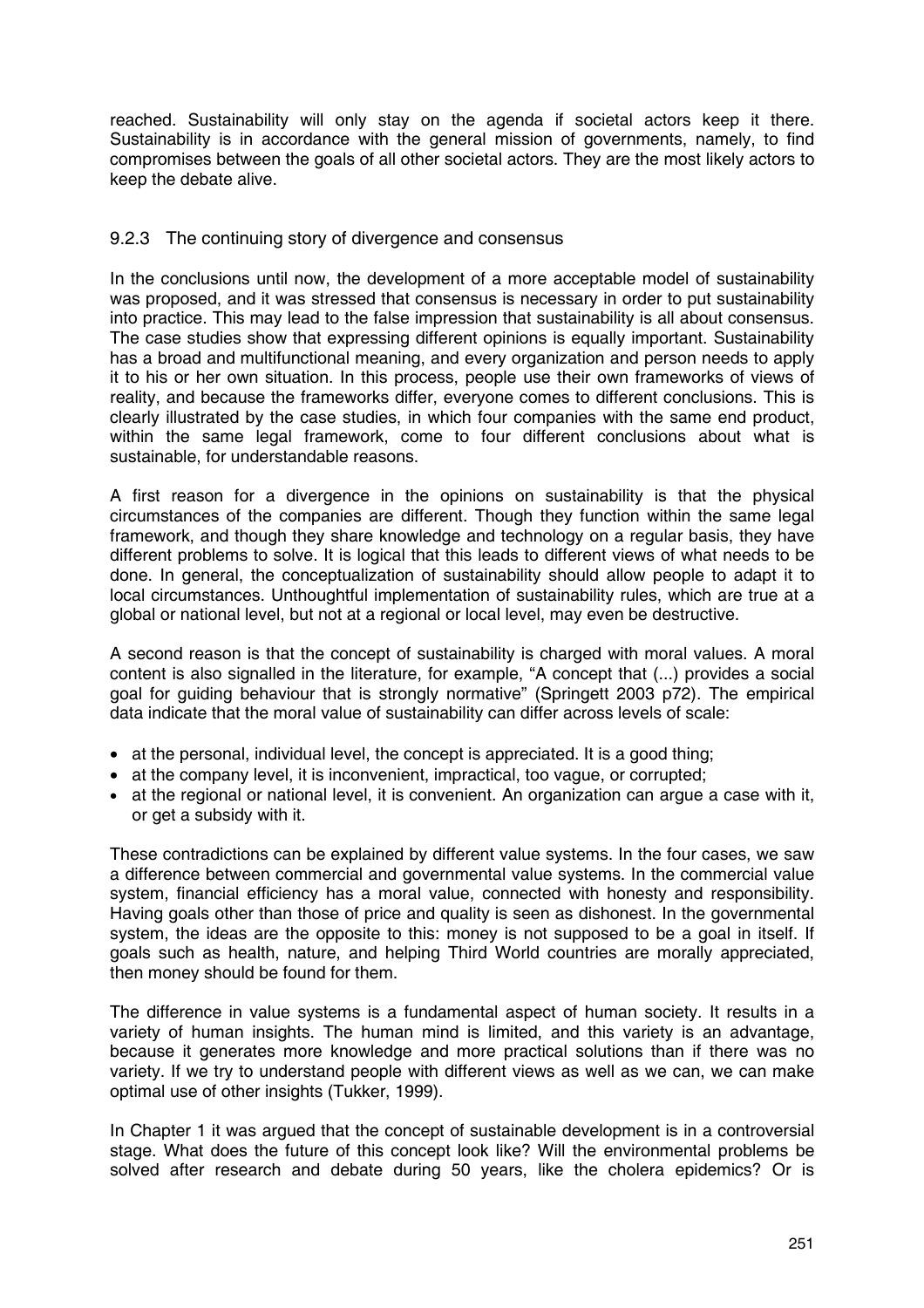sustainability an essentially contested concept, like those of 'democracy' and 'the family', and will a solution never be found? The problem behind the concept of sustainability is the relation between human society and nature. There is no doubt that 'nature' is an essentially contested concept (Macnaghten and Urry, 1998). The term sustainability itself stands for a specific conceptualization of the human-nature relationship, which may not last.

Is this process of creating and discarding concepts in some way inconstructive? Is it a barrier to implementation, because it means we can keep talking about it and do nothing? Or is this fast turnover simply a characteristic of a new field where norms change so quickly that it becomes irritating? If the last explanation is correct, then this turnover is promising. It shows that the area is alive and developing quickly.

# **9.3 Recommendations and suggestions for further research**

# 9.3.1 Recommendations

- 1. A commercial strategy is made for the short term, and sustainability is for the long term. This conflict between time frames is a barrier to the implementation of sustainability ideas. Even if resource problems are too difficult to solve within the short-term financial possibilities, they should not be put aside as unrealistic. Water companies have a tradition of planning for the long term, and this is also the way to deal with the implementation of expensive sustainability ideas. It may be useful to try the backcasting method, for example, a household may need only 50 liters of water per person per day in 2050. How can water companies anticipate such a future?
- 2. The relationships between the physical environment, water companies, governments, and customers within a region should be conserved and strengthened. Water companies should not grow to such a size that they lose interest in regional water systems. The provincial level seems to work well in this respect, also because of the provincial tasks in water management and spatial planning. If companies merge to a size above the provincial level, the problems in the physical environment, technical solutions, and financial arrangements need to be integrated at the regional level.
- 3. The view of the Dutch Parliament, that a monopoly structure allows water companies to take better care of nature and the environment, was confirmed by this research. Liberalization will not automatically make everything better: it will make some things better (service to large customers) and other things worse (nature management). From the viewpoint of sustainability, it is better not to liberalize the water sector.
- 4. Most water companies could develop much closer relationships with nature and with nature organizations. Water companies and nature organizations have much to learn from each other, and they can put their ideas about an abundant nature into practice. This deserves to be raised up from the operational to the strategic level, because it involves the long-term improvement of water resources. Ideally, this coalition should also involve water boards, but in the short-term, many water boards may not be natureoriented enough.
- 5. Wherever this has not been done, efforts should be made to calculate the carrying capacity of larger groundwater systems. Not knowing the carrying capacity is acceptable today, but not to work to attain the knowledge is irresponsible. This should be a combined effort of all groundwater users who are involved with the same water system, and should be coordinated by a government at a level that corresponds with the size of the water system. After a consensus has been achieved on the carrying capacity, the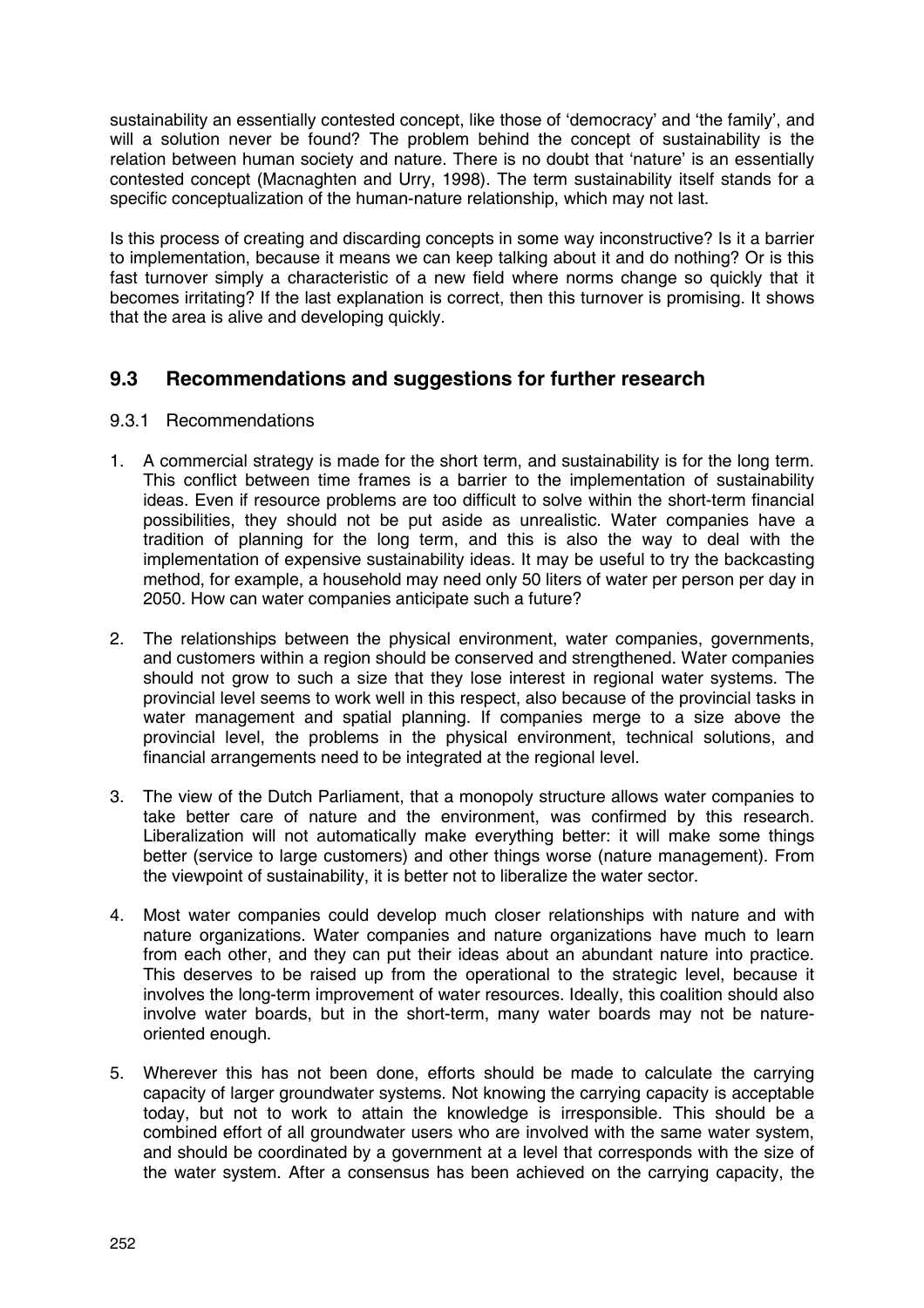actors should plan to improve the functioning of the water system. It may take 50 years, but that is no reason to give up.

- 6. The weighting problem in the benchmark of grey and green environmental issues is not so important. Each of these problems deserves serious attention. Priorities should not be set by a disputed index, but by intimate knowledge of the regional context of each company.
- 7. The promotion of water saving should not be the task of water companies, even in a monopoly structure. It is likely that a significant reduction is possible in the medium term, and at the moment, no one is interested in achieving this (except for a group of consumers). Water users should be made aware of the consequences of their water use in their direct surroundings. The provincial governments, who are responsible for the groundwater licenses, are a possible candidate to pick this up. Nature organizations have a stake in it too, and could ask the provincial governments to invest more time in this issue.
- 8. Nature organizations throughout the Netherlands which worry about desiccation can learn from the strategies of the Foundation for Dune Conservation. This organization acquired enough knowledge about alternative technologies for their opponents that they became respected partners for debate.
- 9. The various elements of the Dutch drinking water sector should continue to communicate and cooperate closely with each other. This gives the sector a strong position in negotiations. The liberalization debate seems an attempt to split the sector and reduce its power: to divide and rule. It would be a real pity if the cooperative culture was lost. If other actors want something from the water sector, they should ask for it directly, and not try to achieve it in an indirect way, by restructuring the market. The sector should, of course, be open to external demands.
- 10. Many respondents from the provincial governments ascribe the reduced water demand to prudent behaviour of consumers. NIPO research shows that consumers did indeed reduce their daily use between 1995 and 1998 (NIPO, 1999). The lack of interest of consumers in the water price indicates that they do not save water for financial, but for moral reasons. Consumer behaviour probably accounts for only half of the demand reduction. The other half of the groundwater is still being extracted with private pumps by medium users such as farmers, however, without payment of ecotax. 'Small' groundwater pumps with a capacity of less than 10m<sup>3</sup>/hour are excluded from the licensing procedure. With a pump like that, it is possible to extract 87,600  $m^3$  per year, which comes close to the 100,000  $m^3$  per year above which customers are considered 'large' according to the new Drinking Water Law. The reason why these 'small' extractions are excluded from the licensing procedure is that it would require too much enforcement capacity. The enforcement of this is likely to be comparable to the dog tax enforcement, so it should be possible. Without this measure, the ecotax has a perverse effect.

## 9.3.2 Suggestions for further research

1. A survey should be developed to compare the perceptions of sustainability of the Dutch water sector with those of the water sectors in other countries with diverging market structures, such as the UK, France, Germany, and Sweden. This would provide more answers to the question of how state monopolies and privatized market structures influence these perceptions.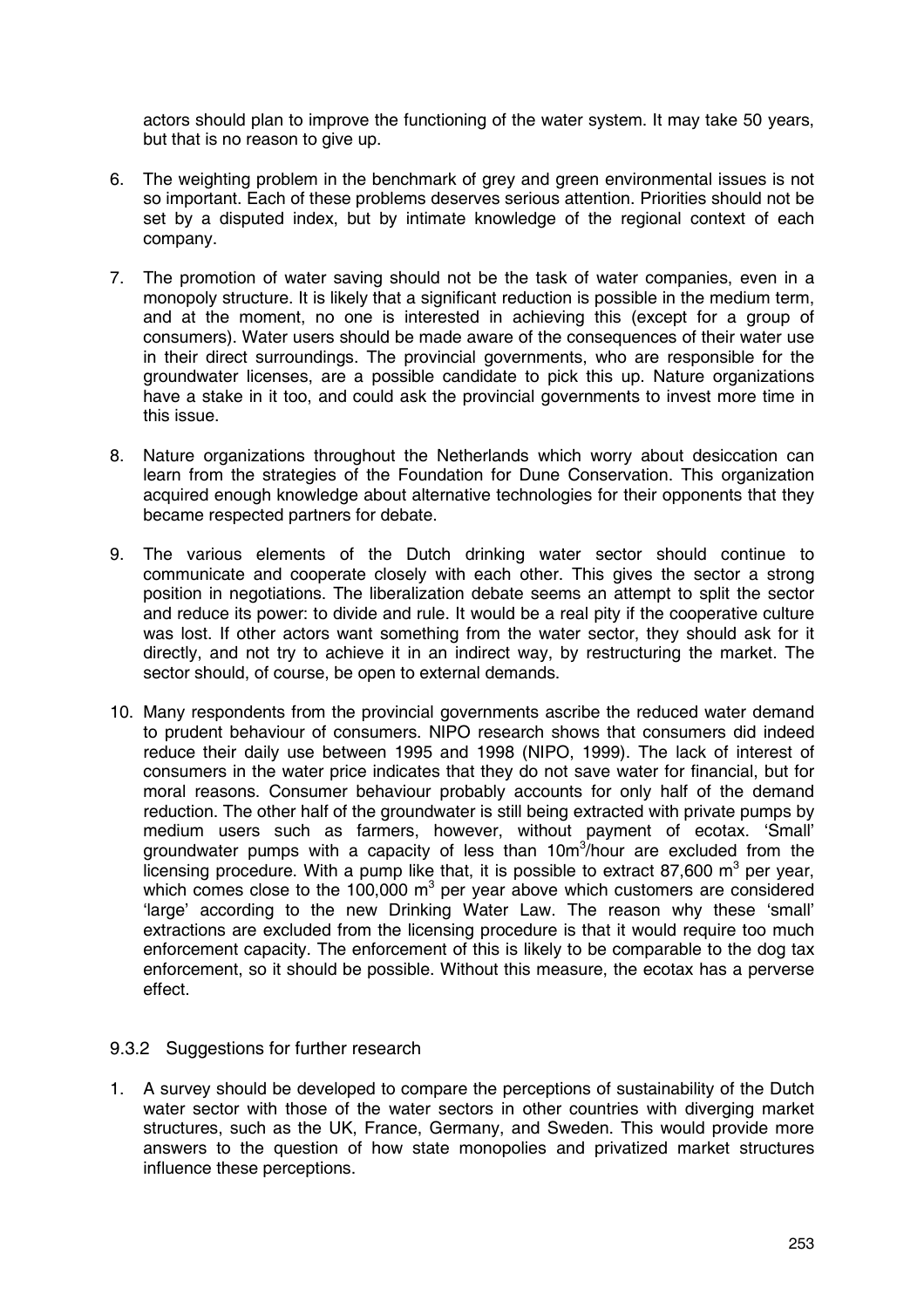- 2. More comparative research should be done into the perceptions of sustainability, for example, into the perceptions of the national governments of EU member states. It is likely that these perceptions are different and that nations can learn from each other.
- 3. In order to determine where we are in the sustainability debate, it can be compared with other grand societal debates. This may answer questions such as what stages can be discerned, and what eventually led to these other debates being solved. It is likely that the social construction literature describes the processes of several of these grand debates, so maybe the questions can be answered by studying the existing literature.
- 4. The research raises a more general question about the relationship between the global ecosystem and the market economy: is the economy always exploitative and, therefore, damaging, or are there possibilities for a more integrative interaction between the two? Can a profitable economy lead to a higher biodiversity and abundantly sustainable development? There seem to be possibilities for integration in the water sector, but not if the goal of making a profit is added. This can be investigated in other sectors, such as agriculture and construction.
- 5. Though sustainability can be driven off the agenda by other issues, and even if the term itself may prove to be of temporary value, the problem of the relationship between humanity and natural resources will not disappear. Research into this fundamental problem needs to continue, in two directions:
	- The global ecological system: how does it works, and what are its limits or conditions?
	- How do people make sense of their physical environment; more specifically, how do they interpret and then deal with natural resources?
	- Research by Veenhoven (2002) shows that material resources are not what makes people most happy. How can this finding help to achieve a more sustainable society?

# **9.4 Personal reflections on sustainability**

A norm that is often used for scientific reports is that is that they should avoid bias. Their purpose is to show the facts, and the researcher is supposed to make every effort to prevent her own opinion from colouring the results and the conclusions. It is a useful norm, because it allows us to learn new things. However, total absence of bias is impossible from a social constructionist viewpoint. Both the researcher and her context are an intrinsic part of the research itself. Therefore, the introduction included the context in which this dissertation was written. In this section I want to make my personal views more explicit, so that the reader can calibrate my conclusions.

I am a good example of a human being processing a concept. Before I started this thesis, I felt uneasy about economic growth, and I see in hindsight that I was an adherent of the strong sustainability view. The three 'pillars' of sustainability, ecological, social, and economic development, seemed contradictory to me. If I had to choose, I would have chosen ecological plus social development. The lack of democracy that followed from this option was difficult to accept, and I became curious about whether anyone had solved these fundamental problems.

I wanted to find a solution that had been tested by reality, and not a theoretical solution. Therefore, I decided to do an empirical research into a promising sector in the Netherlands. During the research, I encountered so many arguments for the human-oriented, weak sustainability view that I almost started to believe in it myself. The human population is not only growing in number, we also live longer and grow taller. Why worry all the time, why not